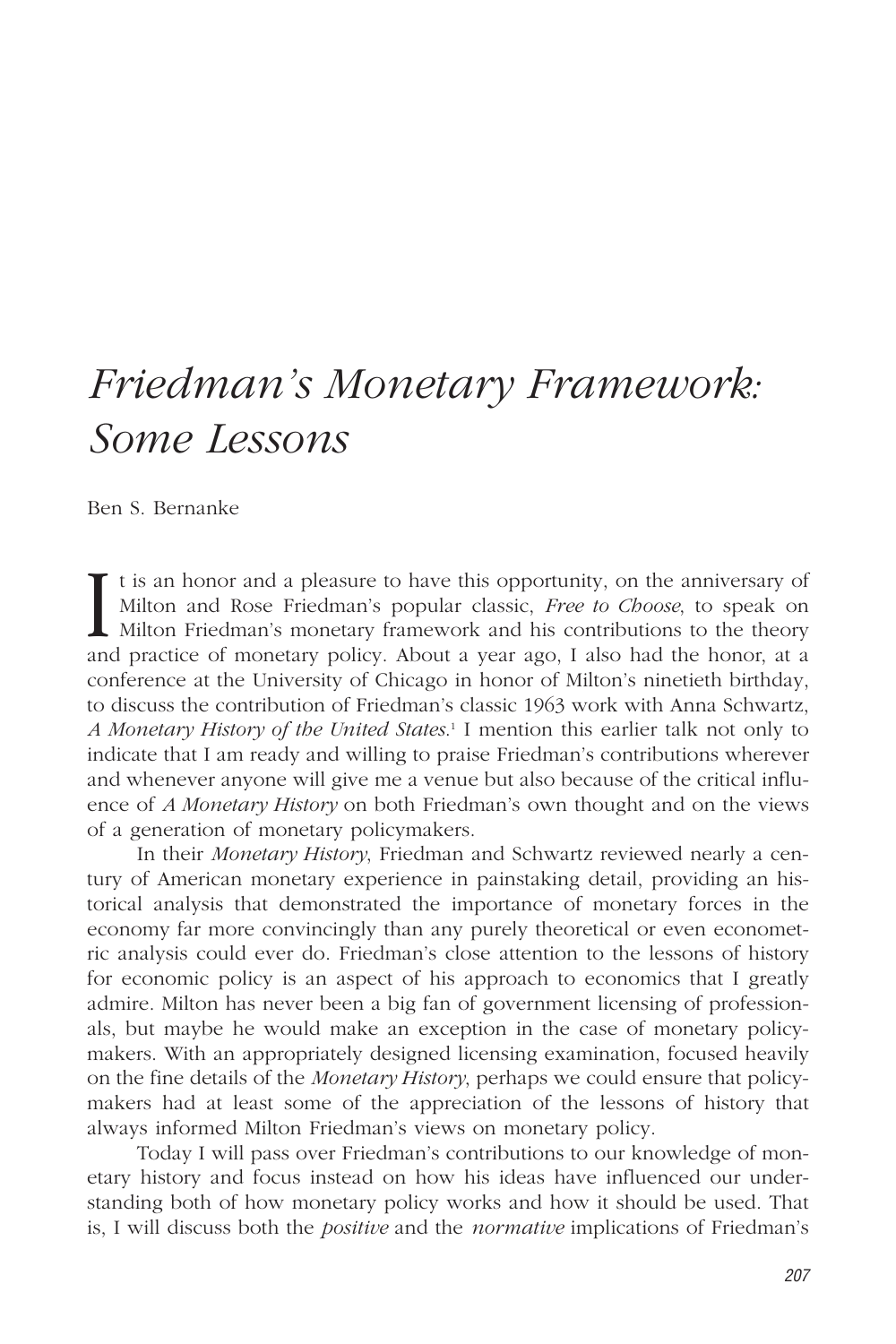thought. The usual disclaimers apply—that is, I speak for myself and not necessarily for my colleagues at the Federal Reserve.

In preparing this talk, I encountered the following problem. Friedman's monetary framework has been so influential that, in its broad outlines at least, it has nearly become identical with modern monetary theory and practice. I am reminded of the student first exposed to Shakespeare who complained to the professor: "I don't see what's so great about him. He was hardly original at all. All he did was string together a bunch of well-known quotations." The same issue arises when one assesses Friedman's contributions. His thinking has so permeated modern macroeconomics that the worst pitfall in reading him today is to fail to appreciate the originality and even revolutionary character of his ideas, in relation to the dominant views at the time that he formulated them.

To illustrate, I begin with the descriptive or positive side of Friedman's work on monetary policy. Here is a short summary of Friedman's own list of eleven key monetarist propositions, as put forth in the conclusion to his 1970 (note well that date) lecture, "The Counter-Revolution in Monetary Theory." These propositions are a reasonable description, I believe, of Friedman's basic views on how money affects the economy. Here they are (in my summary of slightly more detailed language in the original):

- 1. There is a consistent though not precise relationship between the rate of growth of money and the rate of growth of nominal income.
- 2. That relationship is not obvious, however, because there is a lag between money growth and nominal income growth, a lag that itself can be variable.
- 3. On average, however, the lag between money growth and nominal income growth is six to nine months.
- 4. The change in the rate of nominal income growth shows up first in output and hardly at all in prices.
- 5. However, with a further lag of six to nine months, the effects of money growth show up in prices.
- 6. Again, the empirical relationship is far from perfect.
- 7. Although money growth can affect output in the short run, in the long run output is determined strictly by real factors, such as enterprise and thrift.
- 8. Inflation is always a monetary phenomenon, in the sense that it can be produced only by money growth more rapid than output. However, there are many possible sources of money growth.
- 9. The inflationary impact of government spending depends on its financing.
- 10. Monetary expansion works by affecting prices of all assets, not just the short-term interest rate.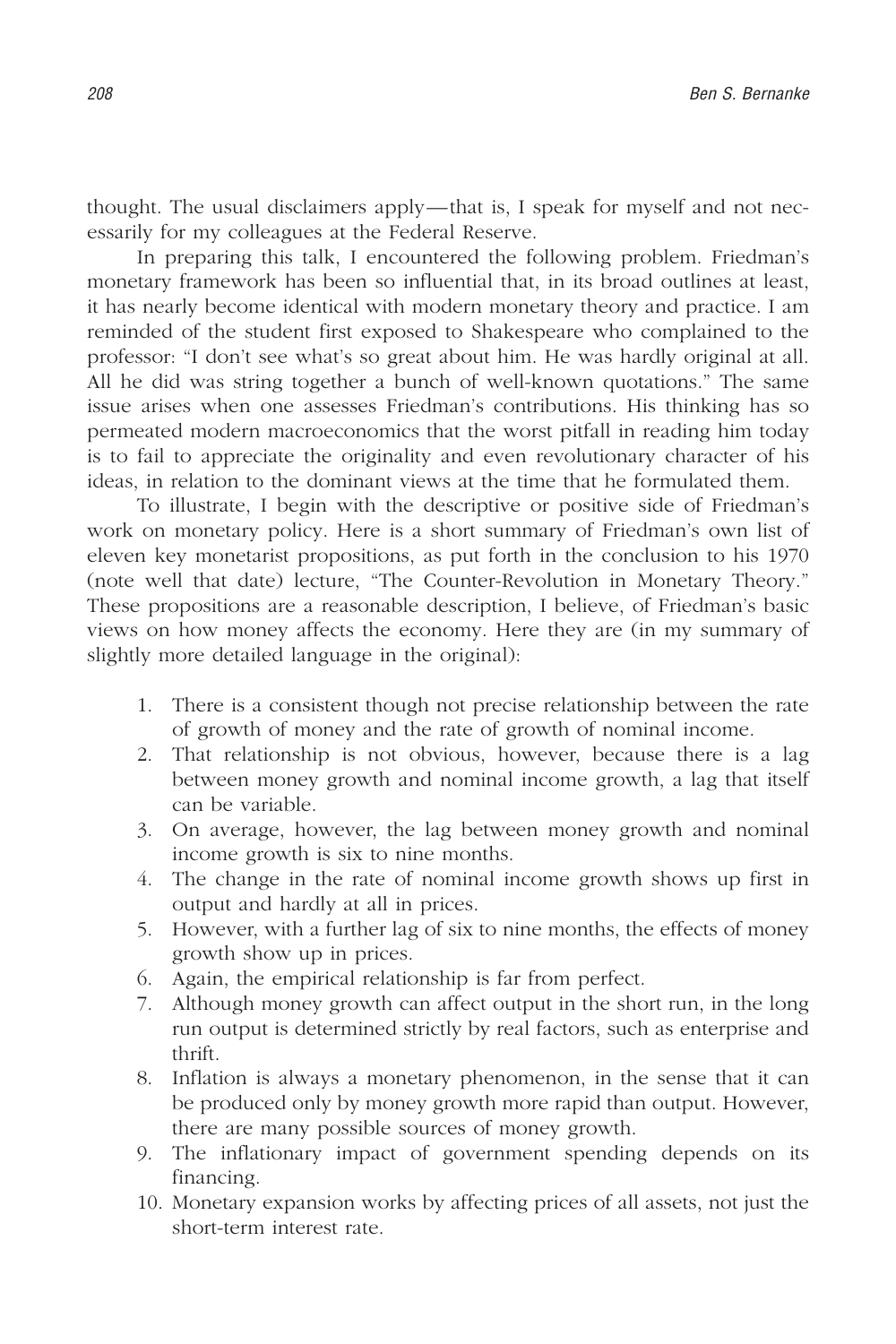11. Monetary ease lowers interest rates in the short run but raises them in the long run.

Let me emphasize again that these propositions reflected Friedman's view as of some thirty-five years ago. At the time, they were far from being the conventional wisdom, as suggested by the term "Counter-Revolution" in the essay's title. What do we make of these propositions today?

First, the empirical description of the dynamic effects of money on the economy given in the first six propositions would be viewed by most policymakers and economists today as being, as the British would put it, "spot on." As a minor illustration of this point, in my own academic research I contributed to a large modern econometric literature that has used vector autoregression and other types of time series models to try to quantify how monetary policy affects the economy. The economic dynamics estimated by these methods correspond very closely to those outlined in Friedman's propositions.

These methods confirm that a monetary expansion (for example) leads with a lag of one to two quarters to an increase in nominal income. Perhaps more importantly, as Friedman emphasized, the responses of the quantity and price components of nominal income have distinctly different timing. In particular, as Friedman told us, a monetary expansion has its more immediate effects on real variables such as output, consumption, and investment, with the bulk of these effects occurring over two to three quarters. (I was going to say, as Friedman *first* told us, but perhaps the credit for that should go to David Hume. Friedman's work is, after all, part of a long and great tradition of classical monetary analysis.) These real effects tend to dissipate over time, however, so that at a horizon of twelve to eighteen months the effects of a monetary expansion or contraction are felt primarily on the rate of inflation. The same patterns have been found in empirical studies for virtually all countries, not only by vector autoregression analysis but by more structural methods as well. They are reflected in essentially all contemporary econometric models used for forecasting and policy analysis, such as the FRBUS model at the Federal Reserve. The lag between monetary policy changes and the inflation response is the reason that modern inflation-targeting central banks, such as the Bank of England, set a horizon of up to two years for achieving their inflation objectives.

Thus Friedman's description of the economic dynamics set in train by a monetary expansion or contraction, summarized in his first six propositions, has been largely validated by modern research. What about the other propositions? Friedman's seventh point, that money affects real outcomes in the short run but that in the long run output is determined entirely by real factors, such as enterprise and thrift, is of particular importance for both theory and policy. The proposition that money has no real effects in the long run, referred to as the principle of long-run neutrality, is universally accepted today by monetary econ-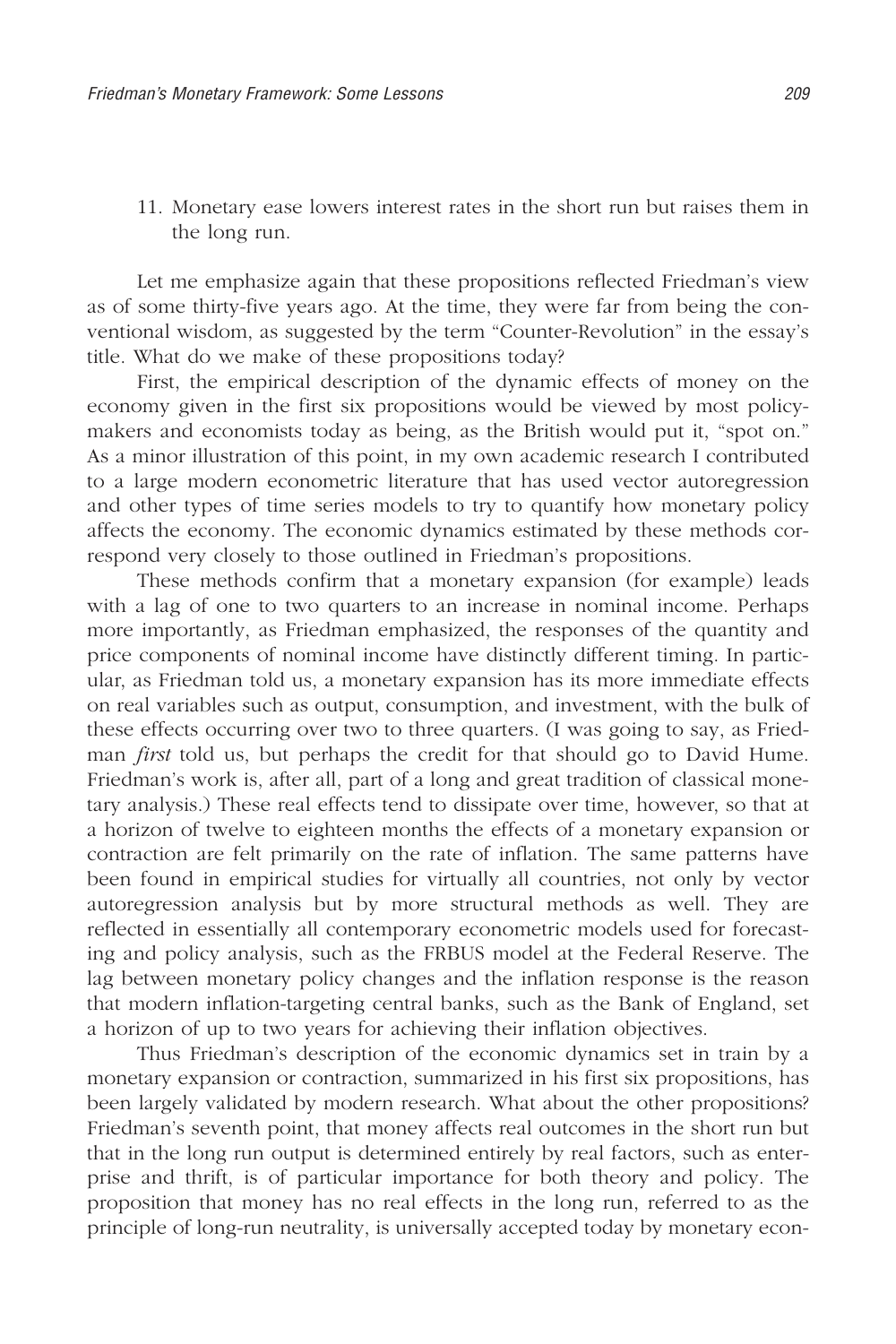omists. When Friedman wrote, however, the conventional view held that monetary policy could be used to affect real outcomes—for example, to lower the rate of unemployment—for an indefinite period. The idea that monetary policy had long-run effects—or, in technical language, that the Phillips curve relationship between inflation and unemployment could be exploited in the long run proved not only wrong but quite harmful. Attempts to exploit the Phillips curve trade-off, which persisted despite Friedman's warnings in his 1968 presidential address to the American Economic Association, contributed significantly to the Great Inflation of the 1970s—after the Great Depression the second most serious monetary policy mistake of the twentieth century.

The diagnosis of inflation in Friedman's eighth proposition, also controversial when he wrote it, is likewise widely accepted today. Of course, as we all know, Friedman noted the close connection between inflation and money growth, though carefully acknowledging that excessive money growth could have many causes. As Milton and Rose discussed in Chapter 9 of the 1980 edition of *Free to Choose*, popular views in the 1960s and 1970s (and even the views of some Federal Reserve officials) held that inflation could arise from a variety of nonmonetary sources, including the power of unions and corporations and the greediness of oil-producing countries. An unfortunate implication of these views, whose deficiencies were revealed by bitter experience under President Nixon, was that wage–price controls and other administrative measures could successfully address inflation. We understand today that the Great Inflation would simply not have been possible without the excessively expansionist monetary policies of the late 1960s and 1970s.

Some of Friedman's descriptive propositions remain the subject of active research. For example, much research has investigated both theoretically and empirically the interactions of fiscal policy, monetary policy, and inflation. Friedman's view that fiscal deficits are inflationary only if they result in money creation, his ninth proposition, remains broadly accepted, but work by scholars such as Thomas Sargent, Neil Wallace, and Michael Woodford has shown that these links can be subtle. For example, Sargent and Wallace's "unpleasant monetarist arithmetic" suggested that a near-term tightening of monetary policy, by making the long-term fiscal situation less tenable, could (in principle at least) lead to inflation because the public will anticipate that the fiscal deficit must be financed eventually by money creation. More recently, Woodford's fiscal theory of the price level suggests that nonsustainable fiscal policies can drive inflation, even if the central bank resists monetization. Following Woodford, Olivier Blanchard has recently argued that tight money policies in Brazil, by raising the government's financing costs and thus worsening the fiscal situation, might have had inflationary consequences. Although this subsequent work has refined our understanding of the relationship between monetary and fiscal policy, these analyses are not inconsistent with the spirit of monetarist propositions, which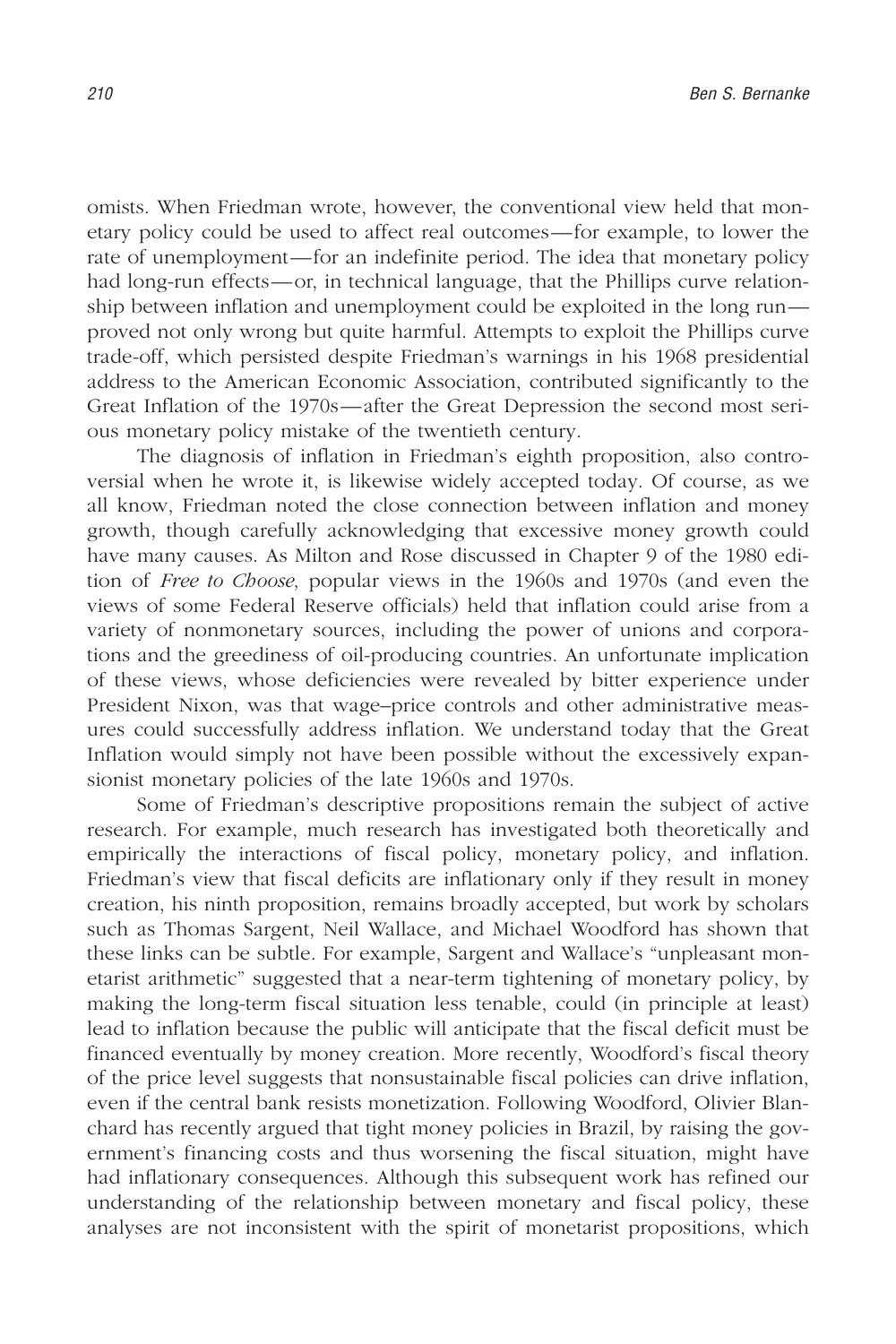place the blame for inflation on overissuance of nominal government liabilities.

Another area of pressing current interest derives from Friedman's tenth proposition, that monetary policy works by affecting all asset prices, not just the short-term interest rate. This classical monetarist view of the monetary transmission process has become highly relevant in Japan, for example, where the short-term interest rate has reached zero, forcing the Bank of Japan to use socalled quantitative easing methods. The idea behind quantitative easing is that increases in the money stock will raise asset prices and stimulate the economy, even after the point that the short-term nominal interest rate has reached zero. There is some evidence that quantitative easing has beneficial effects (including evidence drawn from the Great Depression by Chris Hanes and others), but the magnitude of these effects remains an open and hotly debated question.

The only aspect of Friedman's 1970 framework that does not fit entirely with the current conventional wisdom is the monetarists' use of money growth as the primary indicator or measure of the stance of monetary policy. Clearly, monetary policy works in the first instance by affecting the supply of bank reserves and the monetary base. However, in the financially complex world we live in, money growth rates can be substantially affected by a range of factors unrelated to monetary policy per se, including such things as mortgage refinancing activity (in the short run) and the pace of financial innovation (in the long run). Hence, it would not be safe to conclude (for example) that the recent decline in M2 is indicative of a tight-money policy by the Fed.

The imperfect reliability of money growth as an indicator of monetary policy is unfortunate because we don't really have anything satisfactory to replace it. As emphasized by Friedman (in his eleventh proposition) and by Allan Meltzer, nominal interest rates are not good indicators of the stance of policy, as a high nominal interest rate can indicate either monetary tightness or ease, depending on the state of inflation expectations. Indeed, confusing low nominal interest rates with monetary ease was the source of major problems in the 1930s, and it has perhaps been a problem in Japan in recent years as well. The real short-term interest rate, another candidate measure of policy stance, is also imperfect because it mixes monetary and real influences, such as the rate of productivity growth. In addition, the value of specific policy indicators can be affected by the nature of the operating regime employed by the central bank, as shown for example in empirical work of mine with Ilian Mihov.

The absence of a clear and straightforward measure of monetary ease or tightness is a major problem in practice. How can we know, for example, whether policy is "neutral" or excessively "activist"? I will return to this issue shortly.

Besides describing the effects of money on the economy, Friedman also made recommendations for monetary policy—the normative part of his framework. I will discuss just three of the most important of these.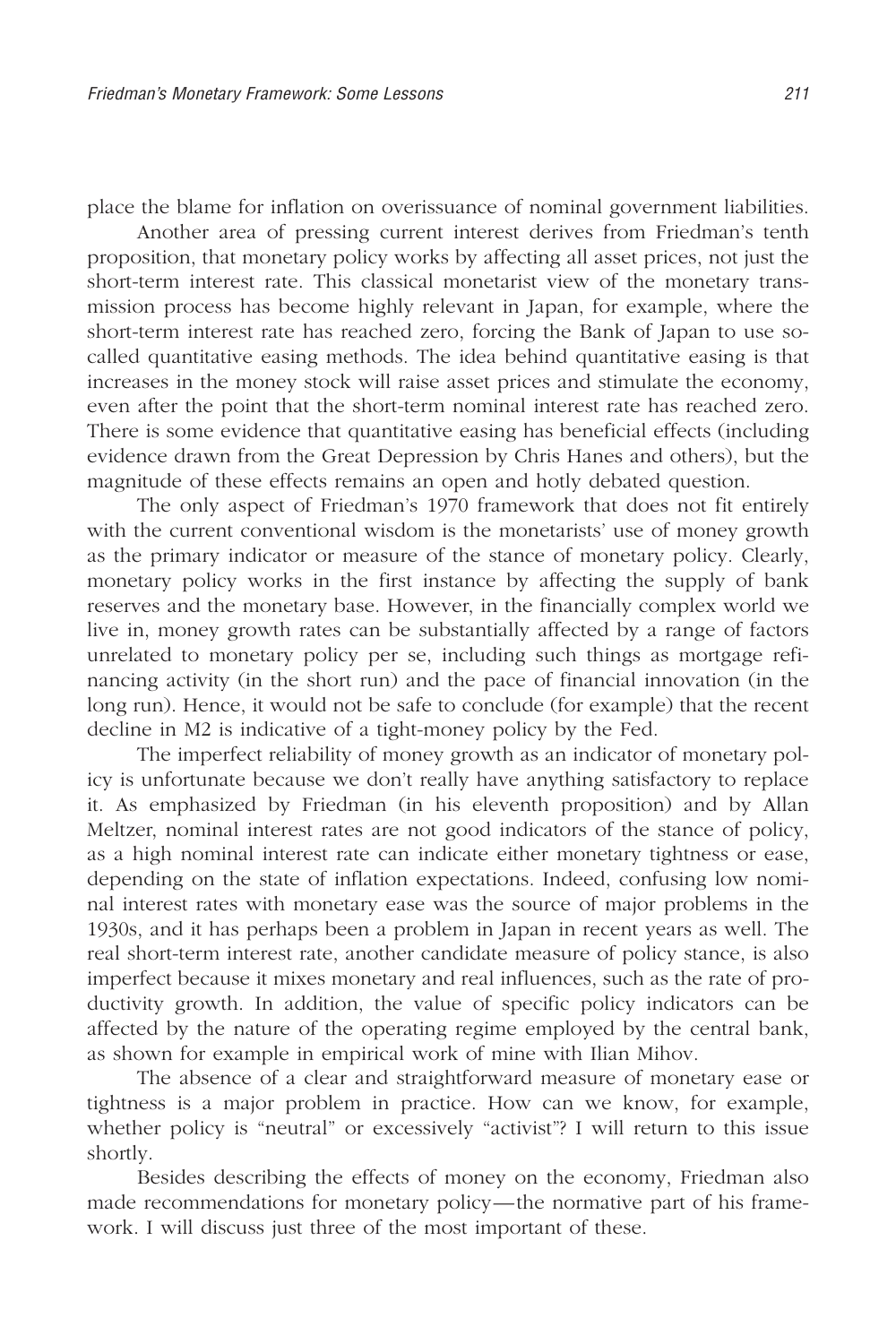First, Friedman has emphasized the Hippocratic principle for monetary policy: "First, do no harm." Chapter 9 of *Free to Choose* contains a famous quote of John Stuart Mill, as follows: "Like many other kinds of machinery, (money) only exerts a distinct and independent influence of its own when it gets out of order." On this quote, Milton and Rose commented: "Perfectly true, as a description of the role of money, provided we recognize that society possesses hardly any other contrivance that can do more damage when it gets out of order."

Friedman's emphasis on avoiding monetary disruptions arose, like many of his other ideas, from his study of U.S. monetary history. He had observed that, in many episodes, the actions of the monetary authorities, despite possibly good intentions, actively destabilized the economy. The leading case, of course, was the Great Depression, or as Friedman and Schwartz called it, the Great Contraction, in which the Fed's tightening in the late 1920s and (most importantly) its failure to prevent the bank failures of the early 1930s were a major cause of the massive decline in money, prices, and output. It is likely that Friedman's study of the Depression led him to look for means, such as his proposal for constant money growth, to ensure that the monetary machine did not get out of order. I hope, though of course I cannot be certain, that two decades of relative monetary stability have not led contemporary central bankers to forget the basic Hippocratic principle.

A second normative recommendation, worth recalling here, was Friedman's preference for floating rather than fixed exchange rates. At times, at least in popular writing, Friedman rationalized this position as following from free market principles. This argument is a bit disingenuous, I think, as a fixed nominal exchange rate is just one method of anchoring the aggregate price level and is perfectly consistent with free adjustment of the relative prices of goods and services. In a more serious vein, Friedman understood that, in a world in which monetary policymakers put domestic economic stability above balance of payments considerations, a fixed exchange rate system is likely to be unstable during periods of economic stress. He saw that this was the case during the 1930s, when the world was on a modified gold standard called the gold exchange standard, and it was likewise the case under the postwar Bretton Woods system. To reconcile a fixed exchange rate and an emphasis on domestic stability, policymakers must impose capital controls or restrictions on trade, which have undesirable effects on economic efficiency.

If policymakers' first priority is stability of the domestic economy, Friedman reasoned, then why not adopt a system—namely, flexible exchange rates—that provides the necessary monetary independence without restrictions on the flow of capital or goods? When Friedman wrote about fixed and flexible exchange rates, a switch from the Bretton Woods fixed-exchange-rate system to a floatingrate system seemed quite unlikely. In this as in many other matters, he was prescient, as the major currencies have now been successfully floating since the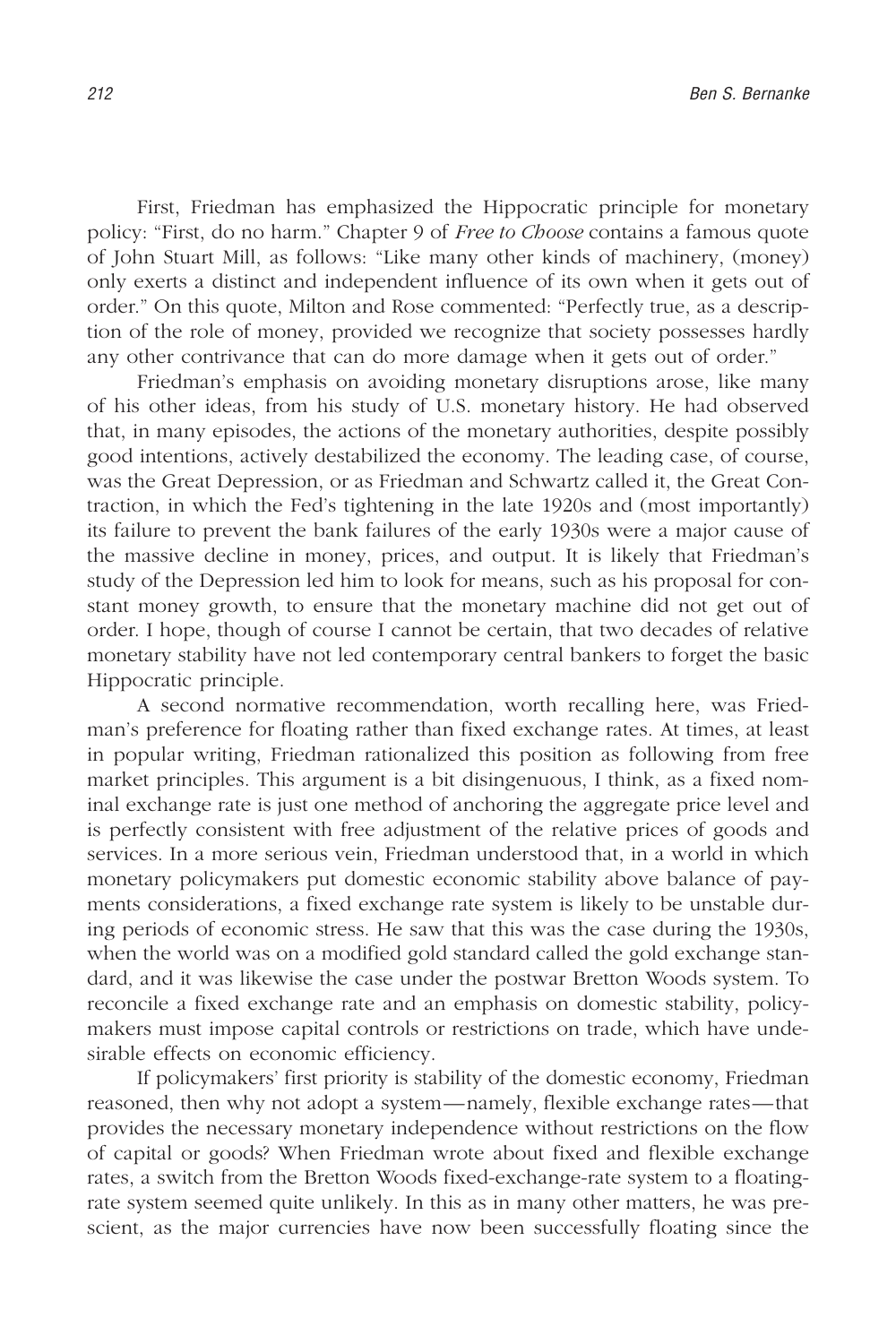breakup of the Bretton Woods system in the early 1970s.

These two recommendations have had major effects on institutional design and policy practice. However, in my view, the most fundamental policy recommendation put forth by Milton Friedman is the injunction to policymakers to provide a stable monetary background for the economy. I take this to be a stronger statement than the Hippocratic injunction to avoid major disasters; rather, there is a positive argument here that monetary stability actively promotes efficiency and growth. (Hence Friedman's suggestion that the long-run Phillips curve, rather than vertical, might be positively sloped.) Also implicit in Friedman's focus on nominal stability is the view that central banks should avoid excessively ambitious attempts to manage the real economy, which in practice may exacerbate both nominal and real volatility. In Friedman's classic 1960 work, *A Program for Monetary Stability*, he suggested that monetary stability might be attained by literally keeping money stable: that is, by fixing the rate of growth of a specific monetary aggregate and forswearing the use of monetary policy to "fine-tune" the economy.

Do contemporary monetary policymakers provide the nominal stability recommended by Friedman? The answer to this question is not entirely straightforward. As I discussed earlier, for reasons of financial innovation and institutional change, the rate of money growth does not seem to be an adequate measure of the stance of monetary policy, and hence a stable monetary background for the economy cannot necessarily be identified with stable money growth. Nor are there other instruments of monetary policy whose behavior can be used unambiguously to judge this issue, as I have already noted. In particular, the fact that the Federal Reserve and other central banks actively manipulate their instrument interest rates is not necessarily inconsistent with their providing a stable monetary background, as that manipulation might be necessary to offset shocks that would otherwise endanger nominal stability.

Ultimately, it appears, one can check to see if an economy has a stable monetary background only by looking at macroeconomic indicators such as nominal GDP growth and inflation. On this criterion it appears that modern central bankers have taken Milton Friedman's advice to heart. Over the past two decades, inflation has fallen sharply and stabilized around the world, not only in the industrialized nations but in emerging-market economies and in even the poorest developing nations. Some central banks, so-called inflation targeters, have set explicit, quantitative targets for inflation; but all central banks, certainly including the Federal Reserve, have emphasized the importance of achieving and maintaining price stability. On the issue of inflation control, Friedman may be judged to have been a bit too pessimistic; his concerns that central banks would have neither the technical ability nor the correct incentives to control inflation led him to recommend his money-growth rule, for which a central bank could certainly be held accountable. Evidently, however, determined cen